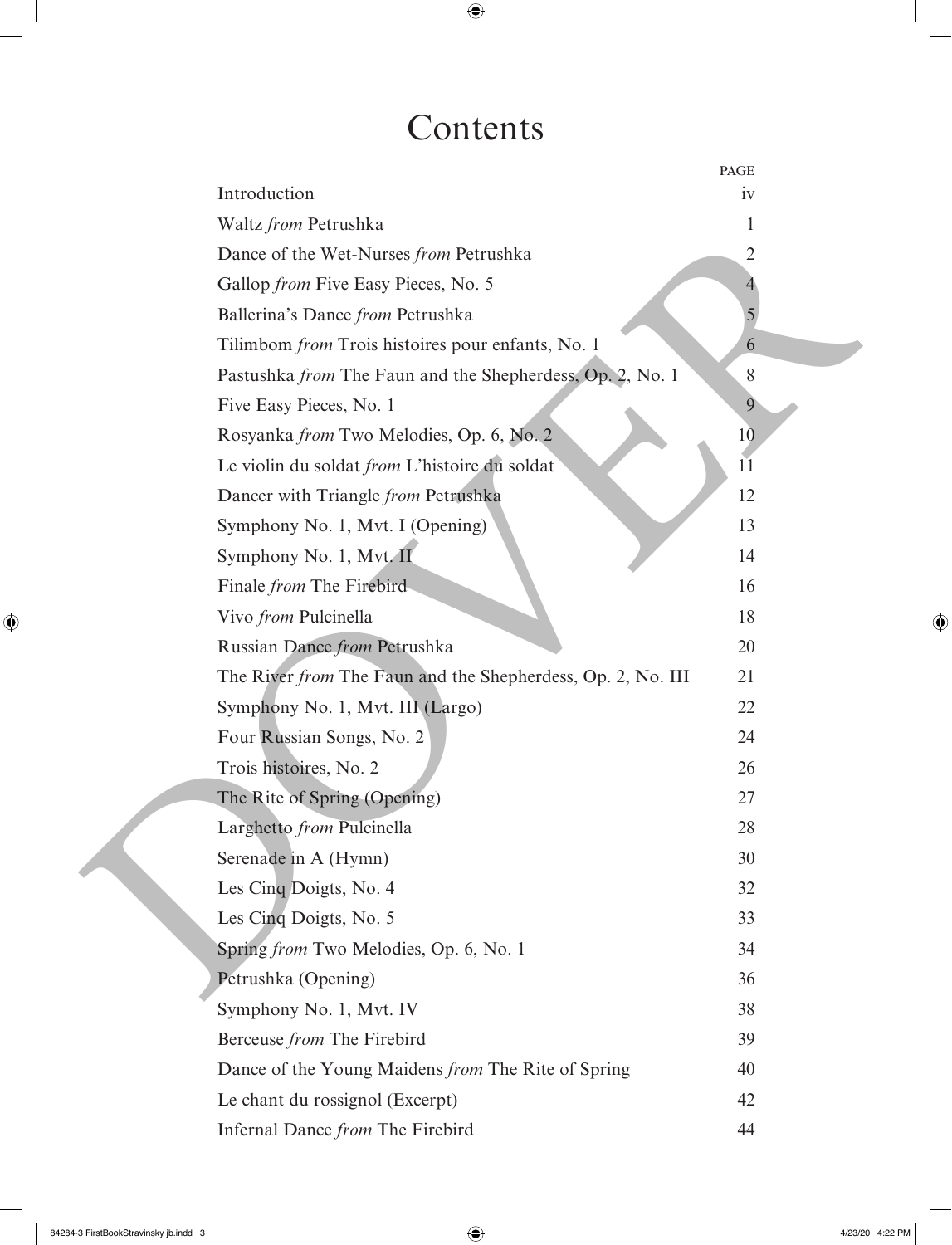## Dance of the Wet-Nurses

# from Petrushka

This lyrical work, performed in the fourth act of the ballet, is based on an old Russian folk song, "Down the Petersky Road." Play sweetly, and review the second page before practicing. The music is repeated an octave higher, and at a softer volume. *from* Petrushka<br>Brazil - Wet Nurse Dance California Dance Dance

#### **Moderato Moderato**



 $\overrightarrow{v}$ 

 $\mathbb{R}$  is the contract of  $\mathbb{R}$  . The contract of  $\mathbb{R}$ 

 $\overline{a}$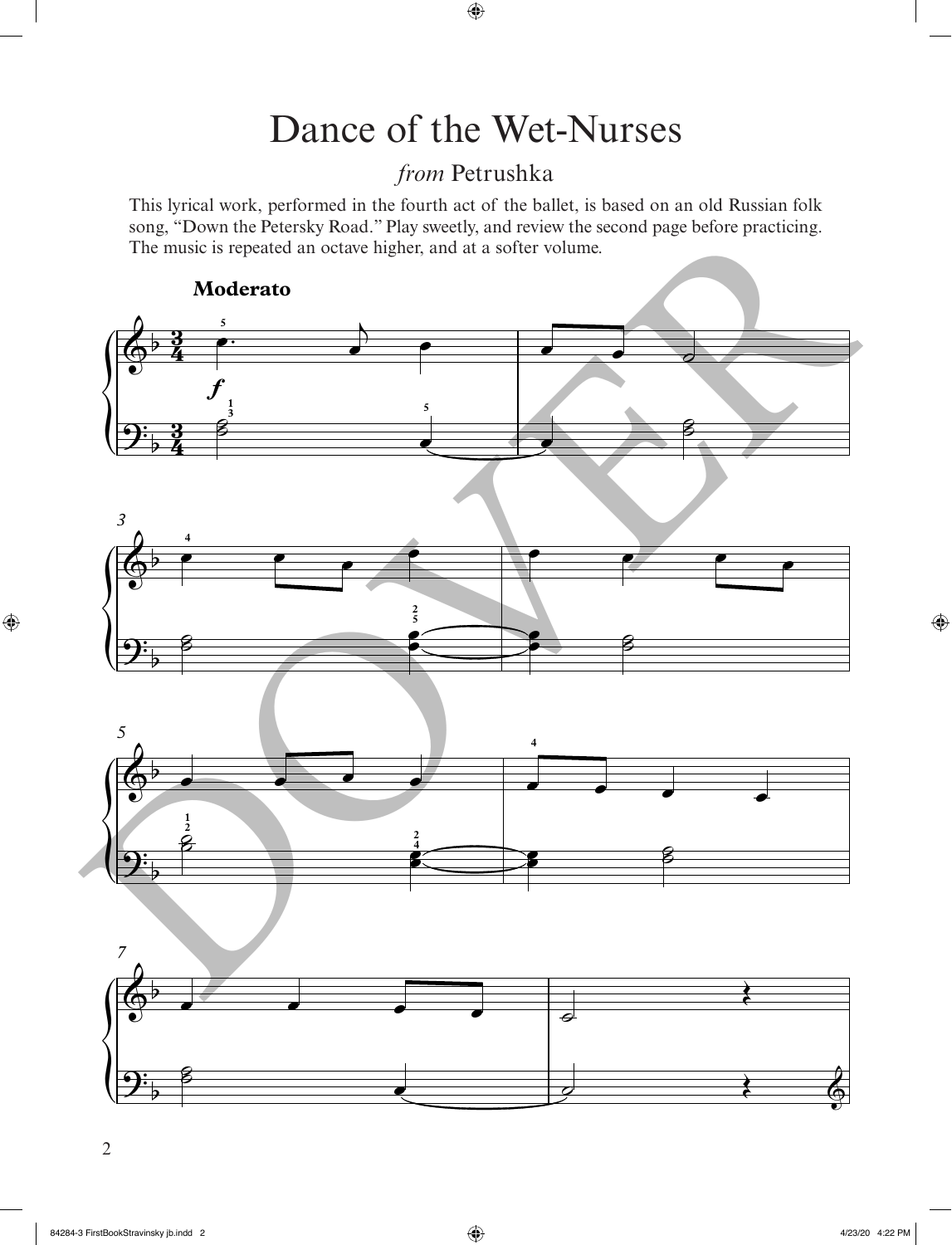

 $\bigcirc$ 

 $\bigcirc$ 

 $\overline{\mathbb{P}}$ 

 $\sigma$ 

 $\sigma$ 

 $\boldsymbol{\beta}$ 

 $\overline{g}$ 

**b** experiment  $\sim$  0

 $\frac{1}{2}$ 

 $\overrightarrow{e}$   $\overrightarrow{e}$ 



 $\overline{\mathscr{S}}$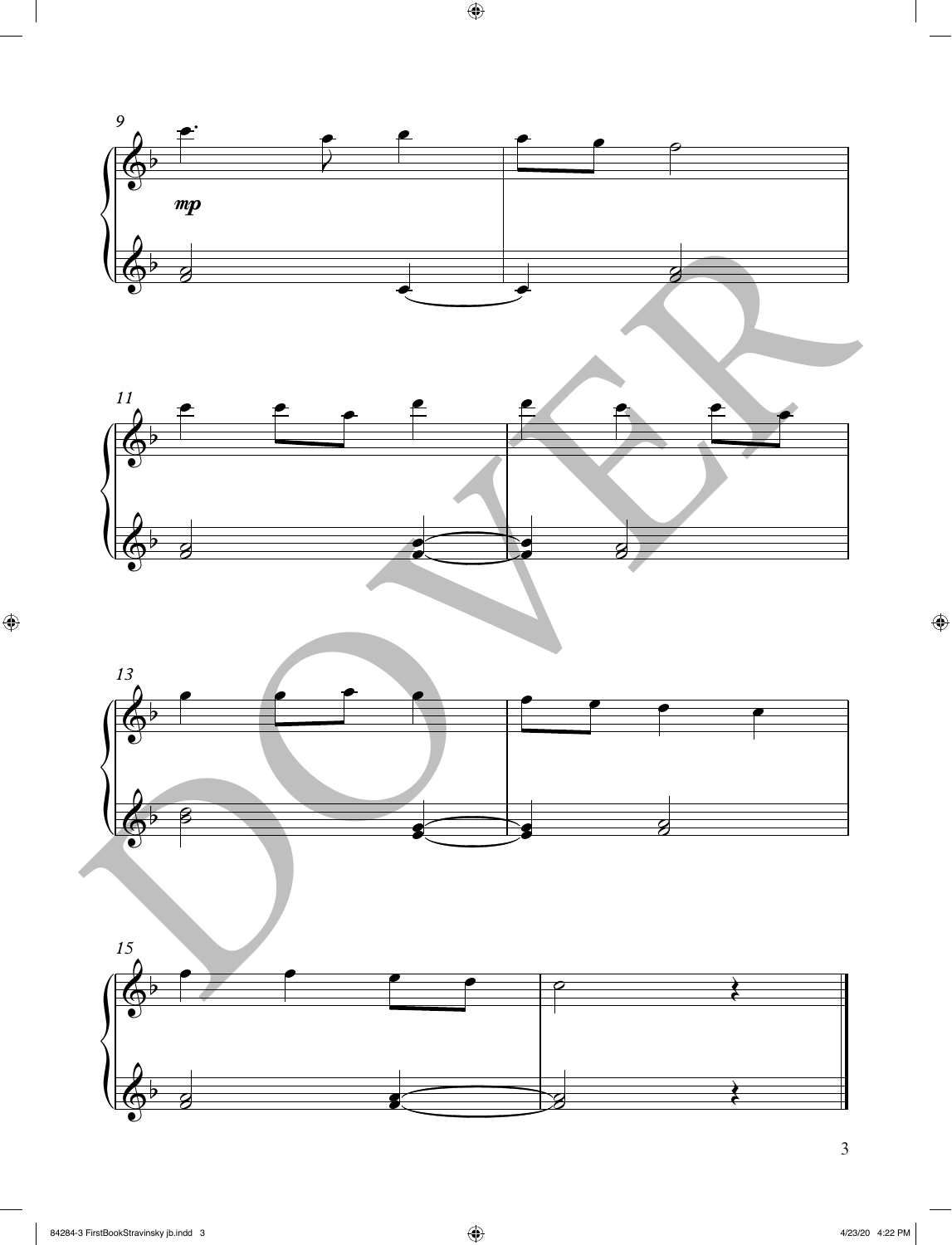### Petrushka  $\frac{1}{2}$

### (Opening) Strategy - Petrouch - Opening

This moving and brisk opening introduces the famous ballet *Petrushka*. The first scene (also known as a tableau) takes place in a busy square in St. Petersburg. It is set during Shrovetide (in Russian, *maslenitsa*) and features a parade taking place before the beginning of Great Lent (much like Mardi Gras).